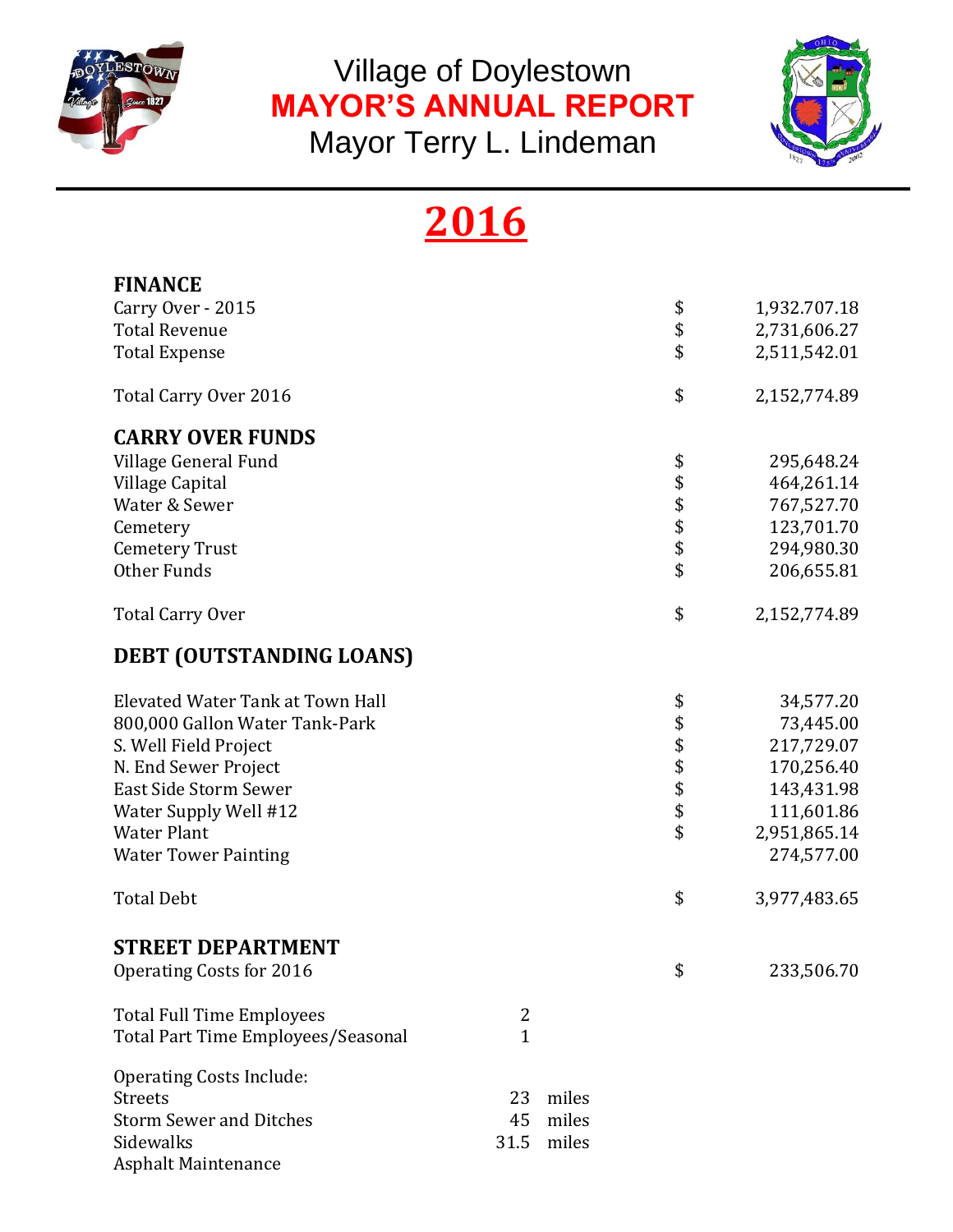| #301 Base                                                     | 0                | tons        |                    |
|---------------------------------------------------------------|------------------|-------------|--------------------|
| #404 Hot                                                      | 34.7             | tons        |                    |
| #405 Cold                                                     | 11.2             | tons        |                    |
| Winter Mix (used on streets)                                  | 25               | tons        |                    |
| <b>Other Maintenance</b>                                      |                  |             |                    |
| <b>Centerline Striping</b>                                    | $\bf{0}$         | miles       |                    |
| Crosswalks/Parking Spaces Painted                             | $\mathbf{1}$     | miles       |                    |
| Uneven sidewalks repaired                                     | 20               | Square feet |                    |
| <b>Improvements To Streets</b>                                |                  |             |                    |
| 100 feet of 12" pipe on Frederick Street                      |                  |             |                    |
| Installed basin                                               |                  |             | \$<br>1,100.00     |
| Paved Black Drive<br>$\bullet$                                |                  |             | \$<br>17,675.00    |
| Other Projects:                                               |                  |             |                    |
| Brush Pick Up                                                 | 335              | Yards       |                    |
| Leaf Pick Up                                                  | 1950             | Yards       |                    |
| Road Salt Used in 2016                                        | 810              | Tons        |                    |
| <b>Mosquito Spraying</b>                                      |                  |             |                    |
| Sprayed 6 times and used 50 gallons of insecticide            |                  |             |                    |
| New Equipment:                                                |                  |             |                    |
| None                                                          |                  |             | \$                 |
| <b>PLANNING</b>                                               |                  |             |                    |
| Operating costs for 2016                                      |                  |             | \$<br>5,262.84     |
| <b>ZONING DEPARTMENT</b>                                      |                  |             |                    |
| Operating costs for 2016                                      |                  |             | \$<br>6,890.27     |
| Number of new homes built 2016                                | 9                |             |                    |
| Total construction cost of homes                              |                  |             | \$<br>2,358,820.00 |
| Total construction costs within the Village which include new |                  |             | \$<br>2,771,098.00 |
| construction as well as improvements                          |                  |             |                    |
| <b>Zoning Permits issued</b>                                  | 42               |             |                    |
| Right of Way Permits issued                                   | 15               |             |                    |
|                                                               |                  |             |                    |
| <b>ECONOMIC DEVELOPMENT</b>                                   |                  |             |                    |
| Operating Costs for 2016                                      |                  |             | \$<br>0.00         |
| Part time Employee                                            | $\boldsymbol{0}$ |             |                    |
| <b>PARKS</b>                                                  |                  |             |                    |
| Operating Costs for 2016                                      |                  |             | \$<br>93,254.71    |
| <b>Full Time Employee</b>                                     | $\mathbf{1}$     |             |                    |

The Parks Department maintain three (3) parks: Memorial, Gilcrest, Paridon, the Bandstand and all four corners of the square as well as the Gene Daniel Community Center, the Gazebo downtown and the intersection of Gates Street and S.R. 585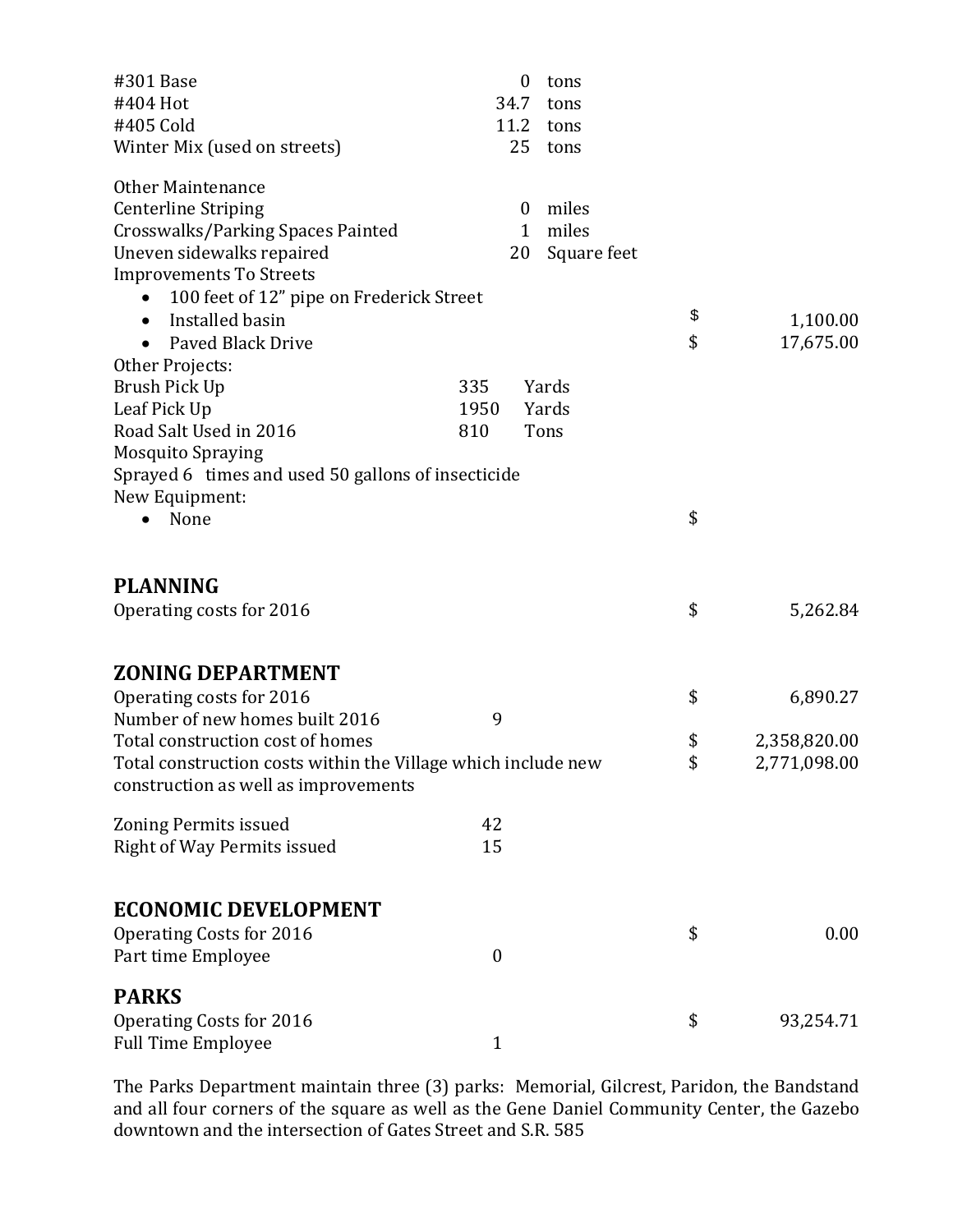## **PARKS (CON'T)**

| <b>Memorial Park Pavilion Rentals</b>       | 53 Paid  |
|---------------------------------------------|----------|
|                                             | 62 Free  |
| <b>Gene Daniel Community Center Rentals</b> | 136 Paid |
|                                             | 2 Free   |

Major Improvements of the Parks include:

| $\bullet$ | Fence behind GDCC              | \$<br>5,000.00 |
|-----------|--------------------------------|----------------|
| $\bullet$ | <b>Trim Trees</b>              | \$<br>6,000.00 |
|           | New push mower                 | \$<br>750.00   |
| $\bullet$ | Refinish floors @ GDCC         | \$<br>7,800.00 |
|           | New plastic tables @ GDCC      | \$<br>3,000.00 |
|           | Updated Security System @ GDCC | \$<br>1,000.00 |
| $\bullet$ | Furnace Repair @ GDCC          | \$<br>1,000.00 |
| $\bullet$ | Power Wash Outside of GDCC     | \$<br>940.00   |
|           | New Countertops inside GDCC    | \$<br>598.00   |
|           | Painted inside of GDCC         | \$<br>200.00   |

## **RECREATION**

The Recreation Program runs all through the month of June and July. This program includes: field trips, games and crafts for 2 different age groups. One Director oversees this program with the following help:

| $\ldots$                 |                      |    |           |
|--------------------------|----------------------|----|-----------|
| Operating Costs for 2016 |                      |    | 10,360.37 |
| Revenue for 2016         |                      |    | 4,575.00  |
| Number of supervisors    | Number of Assistants | 10 |           |
|                          |                      |    |           |

| Total Registration $6 - 9$ year olds   | 78  |
|----------------------------------------|-----|
| Total Registration $10 - 13$ year olds | 35  |
| <b>TOTAL REGISTRATION 2016</b>         | 113 |

|                             | <b>Breakdown of Participation</b> |                     |              |
|-----------------------------|-----------------------------------|---------------------|--------------|
| <b>Village</b>              | Township                          | <b>Non-Resident</b> | <b>Total</b> |
| 54                          | 47                                | 12                  | 113          |
| PERFORMING ARTS             |                                   |                     |              |
| Operating Costs for 2016    |                                   |                     | 7,066.97     |
| Revenue for 2016            |                                   |                     | 8,575.00     |
| Number of performances held | 8                                 |                     |              |
| Combined attendance         | 2,137                             |                     |              |
| Rain Outs                   |                                   |                     |              |

The 2016 season had food trucks at 7 out of 8 of our concerts. Zion Lutheran also had a food stand at one concert with proceeds benefitting the Clothe-A-Kid program.

## **CHRISTMAS AT THE SQUARE**

| Registrations       |  |
|---------------------|--|
| <b>Actual Trees</b> |  |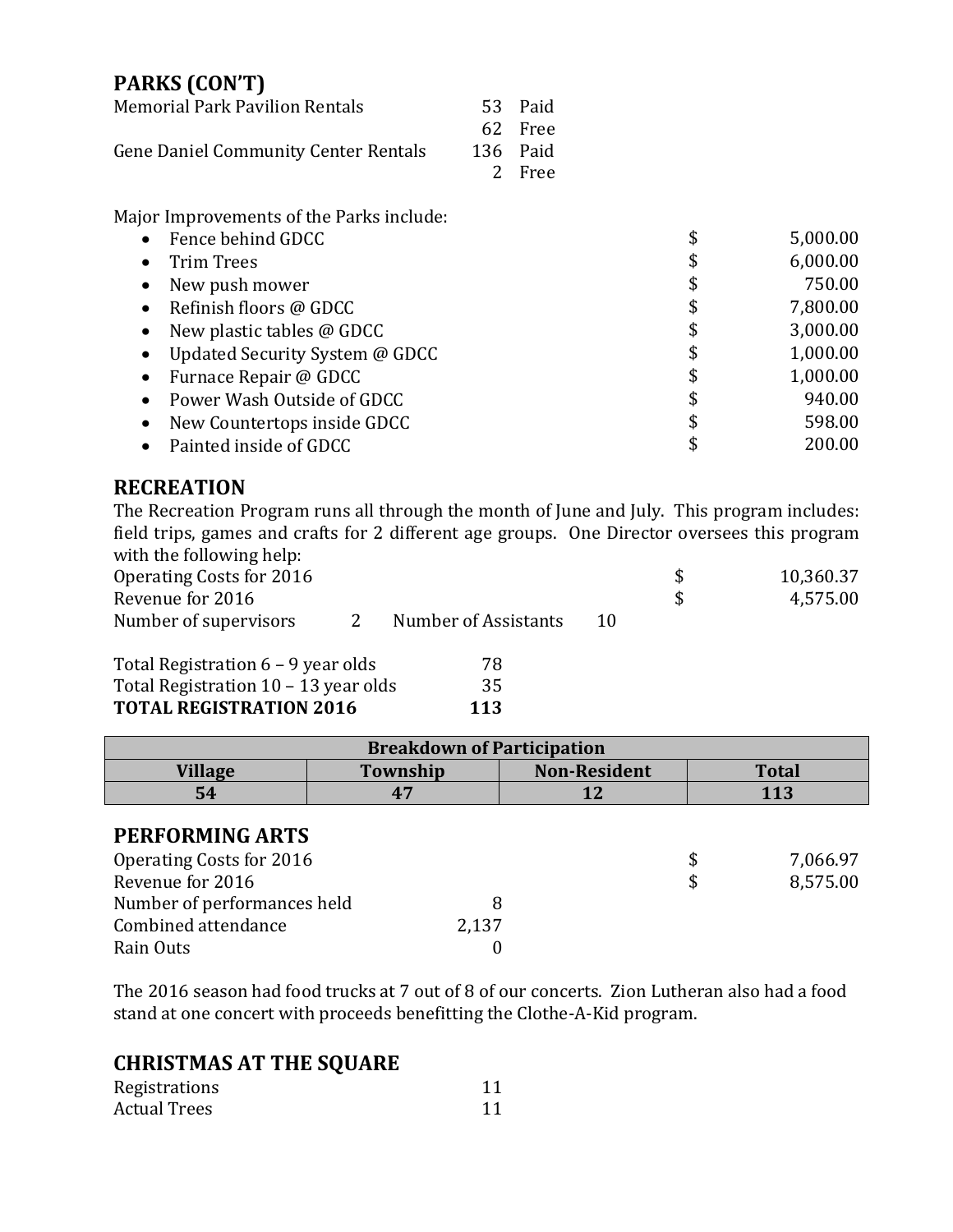## **SHADE TREE**

| Operating Cost for 2016                |          | 1,020.00     |
|----------------------------------------|----------|--------------|
| <b>Trees Planted</b>                   | q        |              |
| <b>Trees Pruned</b>                    | $\Omega$ |              |
| <b>Trees Removed</b>                   | 31       |              |
| Trees Planted within the last 17 years | 978      |              |
| <b>HEALTH &amp; WELLNESS COMMITTEE</b> |          |              |
| Operating Costs 2016                   |          | \$<br>938.14 |

Description of activities for 2016

• 1 Health Fair

Health Fair was held on June 24, 2016 at Crossroads Community Church; with 78 in attendance and 40 vendors. Safety at Home and While Shopping event took place on Tuesday, November 15th at the GDCC. There were 9 residents in attendance. Lt. Milburn presented and put together a brochure on Personal Safety and Officer Tomasek presented on Identity Theft, and Doylestown Health Care presented a program on Fall Prevention and Staying Hydrated.

## **UTILITY DEPARTMENT**

| Total Operating cost for 2016                                                      | \$               | 993,661.01 |
|------------------------------------------------------------------------------------|------------------|------------|
| <b>Total Full Time Employees</b>                                                   | 4                |            |
| <b>Total Part Time Employees</b>                                                   | $\boldsymbol{0}$ |            |
| <b>Water Operating</b>                                                             | \$               | 361,913.90 |
| Grinder Pump Maintenance                                                           | \$               | 8,077.00   |
| South Well Field Loan                                                              | \$               | 7,200.12   |
| Capital Water Field/Towers                                                         | \$               | 18,530.66  |
| <b>Water Capital Improvements</b>                                                  | \$               | 93,995.42  |
| <b>Water Treatment Plant</b>                                                       | \$               | 178,780.02 |
| <b>Water Towers</b>                                                                | \$               | 13,394.00  |
| Maple and Valley View Loan                                                         | \$               | 0.00       |
| <b>Sewer Operating</b>                                                             | \$               | 302,159.28 |
| Sewer Capital Improvements                                                         | \$               | 7,660.61   |
| New Equipment:                                                                     |                  |            |
| Pick-up Truck 2016                                                                 | \$               | 28,000.00  |
| Improvements                                                                       |                  |            |
| Fence at Sewer Plant installed<br>$\bullet$                                        | \$               | 4,995.00   |
| Replaced Sewer Plant Lighting to LED<br>$\bullet$                                  | \$               | 2,300.00   |
| 32 New Meter's Installed<br>$\bullet$                                              | \$               | 6,976.00   |
| Corrected Iron Levels Frederick/Orchard for a savings of<br>$\bullet$<br>\$370,000 |                  |            |

Produced 86,991,500 gallons of water; Treated 110,439,000 gallons of sewage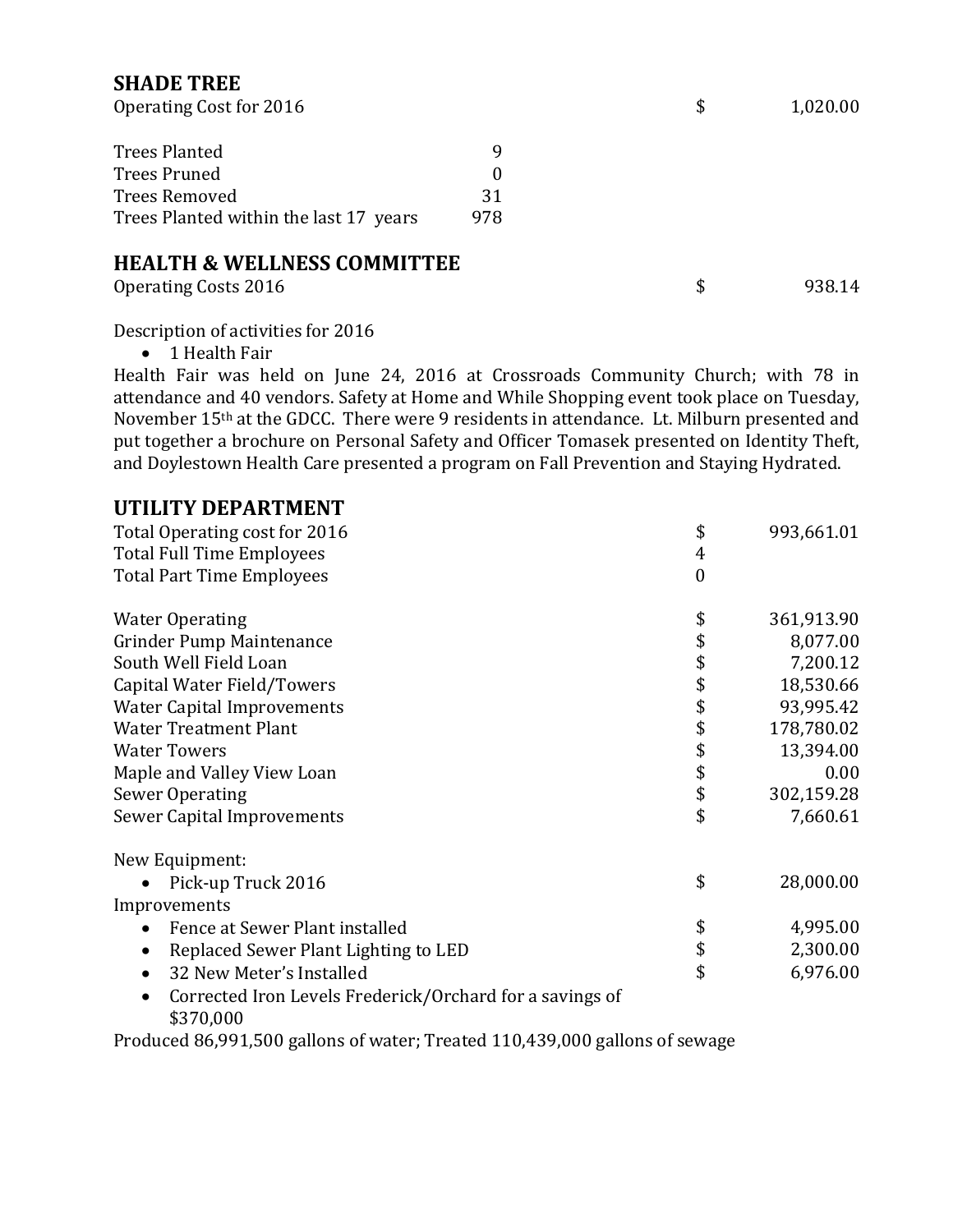## **POLICE DEPARTMENT**

| Operating cost for 2016    | \$  | 515,652.31 |
|----------------------------|-----|------------|
| <b>Full Time Employees</b> | 7   |            |
| Part Time Employees        |     |            |
| <b>Auxiliary Employees</b> |     |            |
| New Equipment:             |     |            |
| Guns                       | \$. | 1,993.00   |

● Marcs Radios (GRANT) \$<br>● Computer for Explorer \$ • Computer for Explorer  $\sim$  2,644.76

#### **Arrests**

| 26  | Into Wayne County Juvenile Court      |
|-----|---------------------------------------|
| 124 | Into Orrville/Wooster Municipal Court |
| 34  | Grand Jury/Felony                     |

184 Total Arrests

#### **Mayor's Court**

| 109 | Tickets Issued    |
|-----|-------------------|
| 20  | Minor Misdemeanor |
| 192 | Warning           |
| 132 | Parking           |
| 453 | Total             |

#### **Other**

43 Away from Home Checks

## **Community Outreach**

- 
- Self Defense
- 
- 
- Child Safety Seat Check
- Baby Sitter Safety Course<br>- Safety Tips<br>- Safe Escape
- 
- Stalking **Stalking** Stalking Stale Base Stale Base State Escape
	- Children's Advocacy Center